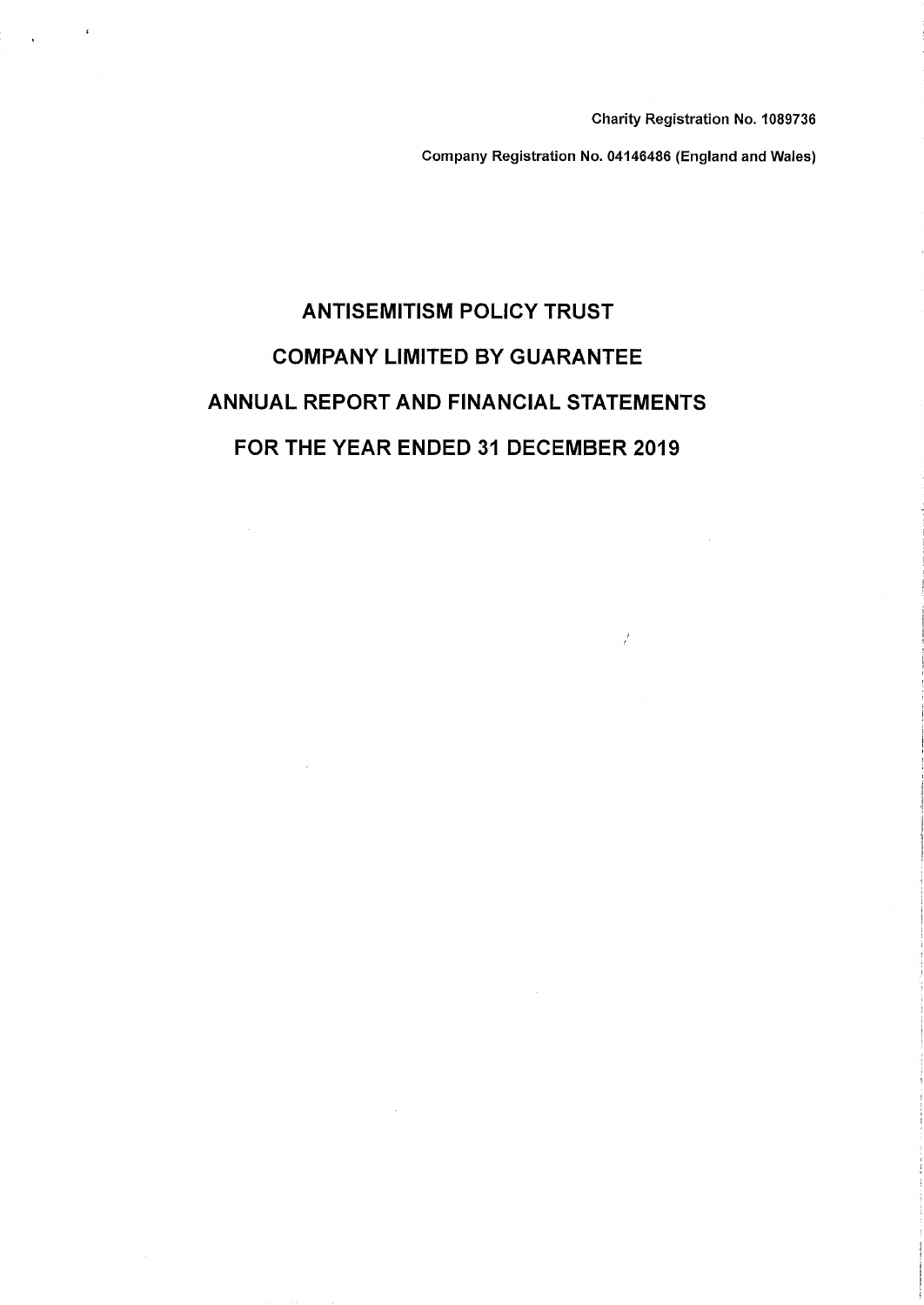### ANTISEMITISM POLICY TRUST COMPANY LIMITED BY GUARANTEE LEGAL AND ADMINISTRATIVE INFORMATION

| <b>Trustees</b>          | Sir Trevor Pears CMG<br>I Shaw<br>N Rowley                     |
|--------------------------|----------------------------------------------------------------|
| <b>Secretary</b>         | W Bennett                                                      |
| <b>Charity number</b>    | 1089736                                                        |
| Company number           | 04146486                                                       |
| <b>Registered office</b> | 30 City Road<br>London<br>EC1Y 2AB                             |
| Auditor                  | Arram Berlyn Gardner LLP<br>30 City Road<br>London<br>EC1Y 2AB |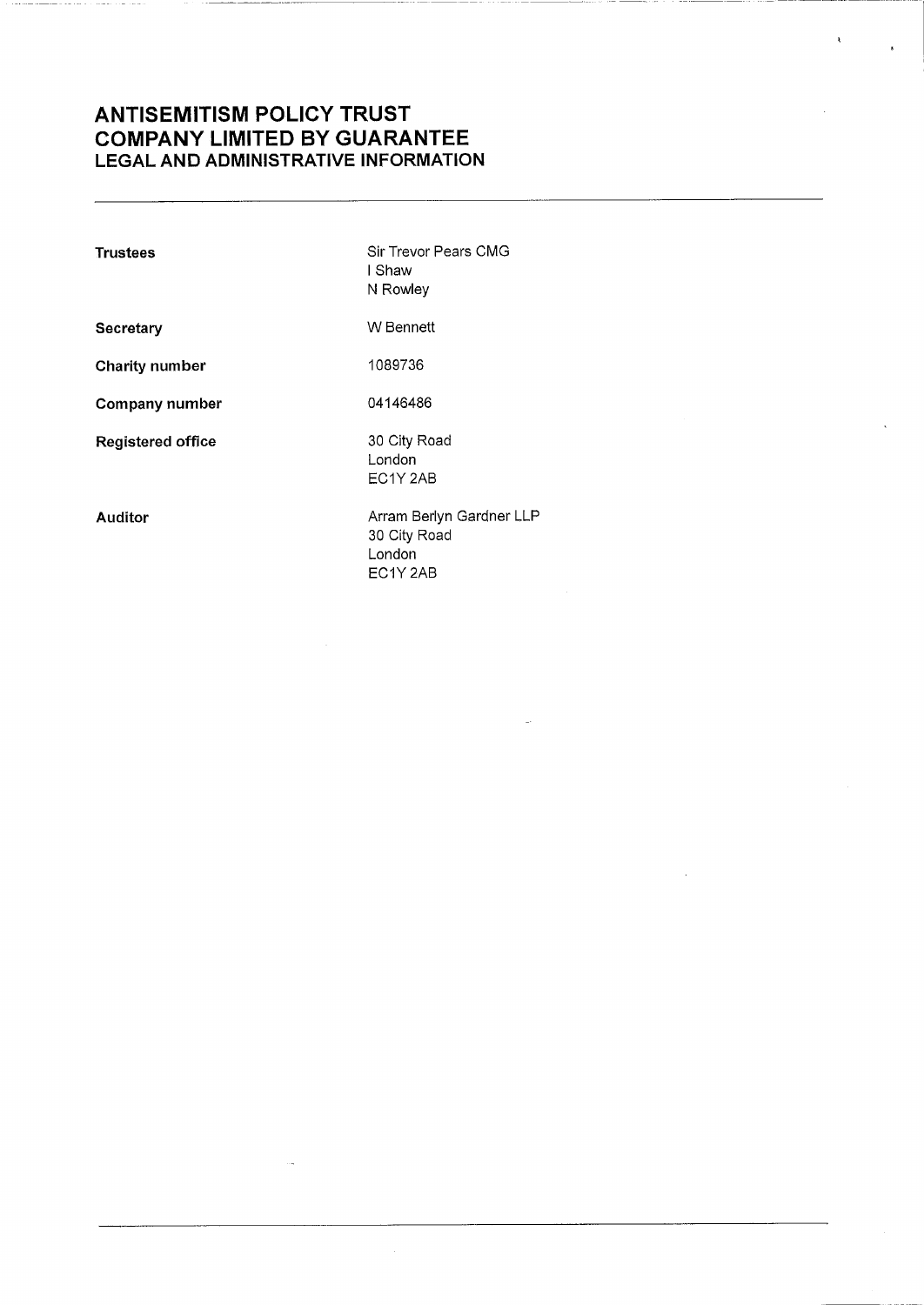### ANTISEMITISM POLICY TRUST COMPANY LIMITED BY GUARANTEE **CONTENTS**

 $\sim$   $\alpha$ 

|                                   | Page      |
|-----------------------------------|-----------|
| Trustees' report                  | $1 - 5$   |
| Independent auditor's report      | $6 - 7$   |
| Statement of financial activities | 8         |
| Statement of financial position   | 9         |
| Notes to the financial statements | $10 - 17$ |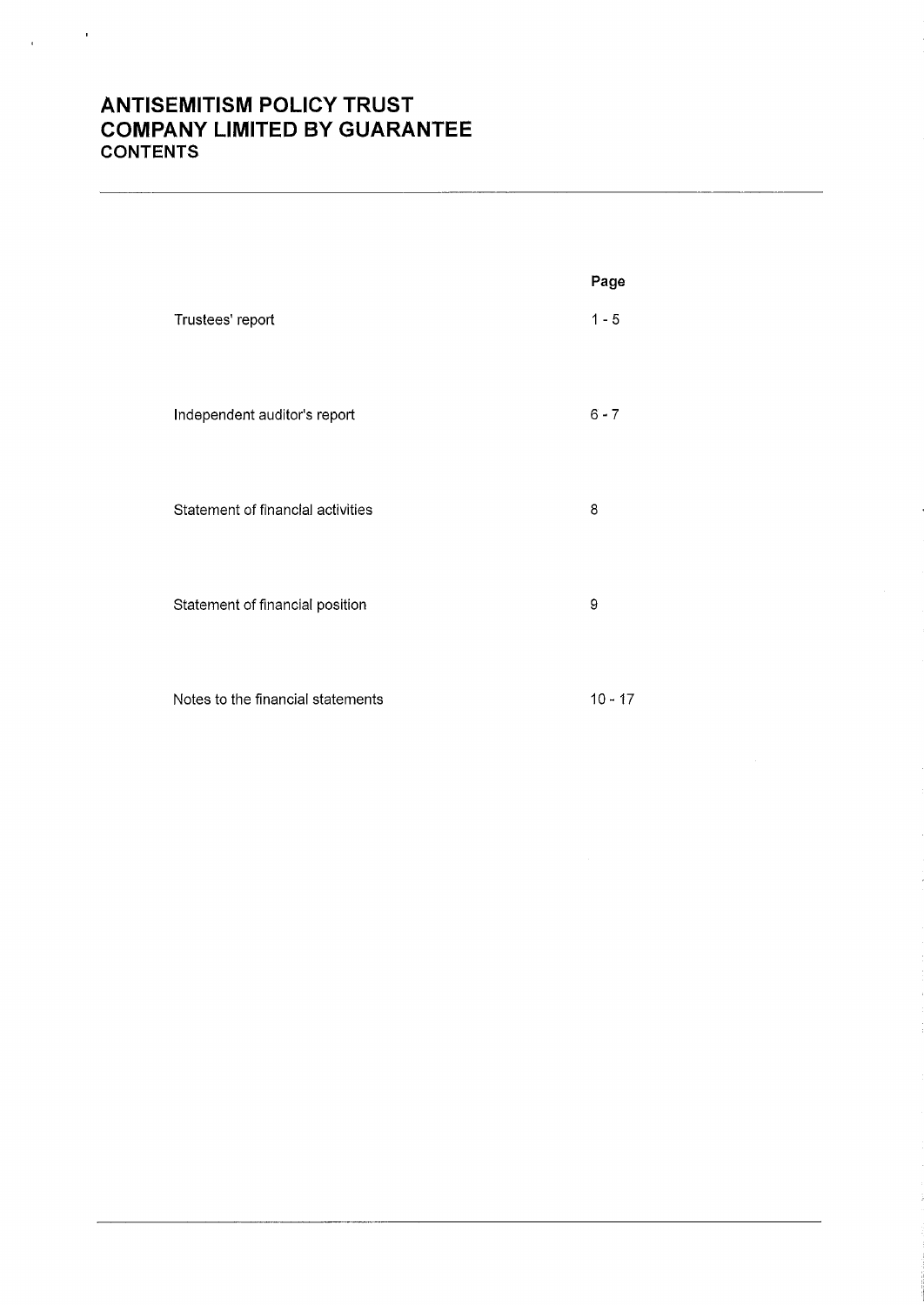### FOR THE YEAR ENDED 31 DECEMBER 2019

The trustees present their report and accounts for the year ended 31 December 2019.

The financial statements have been prepared in accordance with the accounting policies set out in note <sup>1</sup> to the financial statements and comply with the charity's governing document, the Companies Act 2006 and "Accounting and Reporting by Charities: Statement of Recommended Practice applicable to charities preparing their accounts in accordance with the Financial Reporting Standard applicable in the UK and Republic of Ireland (FRS 102) (effective <sup>1</sup> January 2019)".

#### Objectives and activities

The charitable objects of the Antisemitism Policy Trust (the "Trust") as approved by the Charity Commission are:-

- the advancement of education on the history and the culture of the Jewish people.

- the promotion of racial harmony for the benefit of the public between the Jewish community and other members of society by working towards the elimination of racism in the form of antisemitism.

- the promotion of such purposes as shall be charitable in accordance with the laws of England and Wales.

The main objective of the Trust is to promote racial harmony in society by the elimination of antisemitism.

That objective is achieved through education, advocacy and the organisation of lectures to the community as a whole.

The company is the charitable umbrella supporting the work of (a) the All-Party Parliamentary Group Against Antisemitism, which aims to harness the goodwill of parliamentarlans from all parties and both Houses, in the struggle against prejudice and discrimination, and (b) the Inter-Parliamentary Coalition for Combating Antisemitism, and (c) the secretariat to the Government's independent advisor on antisemitism.

Our objectives and activities fully reflect the purposes that the charity was set up to further. We have referred to the guidance contained in the Charity Commission's general guidance on public benefit when reviewing our objectives and activities and when planning future activities. In the view of the trustees, society as a whole benefits from the charity's activities in promoting racial harmony.

#### Achievements and performance

2019 was the final year in a three year strategy for the Trust. The continued mission remains to educate and empower parliamentarlans, policy makers and opinion formers to address antisemitism.

The three organisations aims are:

1.Working with British parliamentarians, policy makers and opinion formers to address policy issues related to antisemitism;

2. Providing the secretariat to the All-Party Parliamentary Group Against Antisemitism; and

3. Working internationally with parliamentarians and others to address antisemitlsm.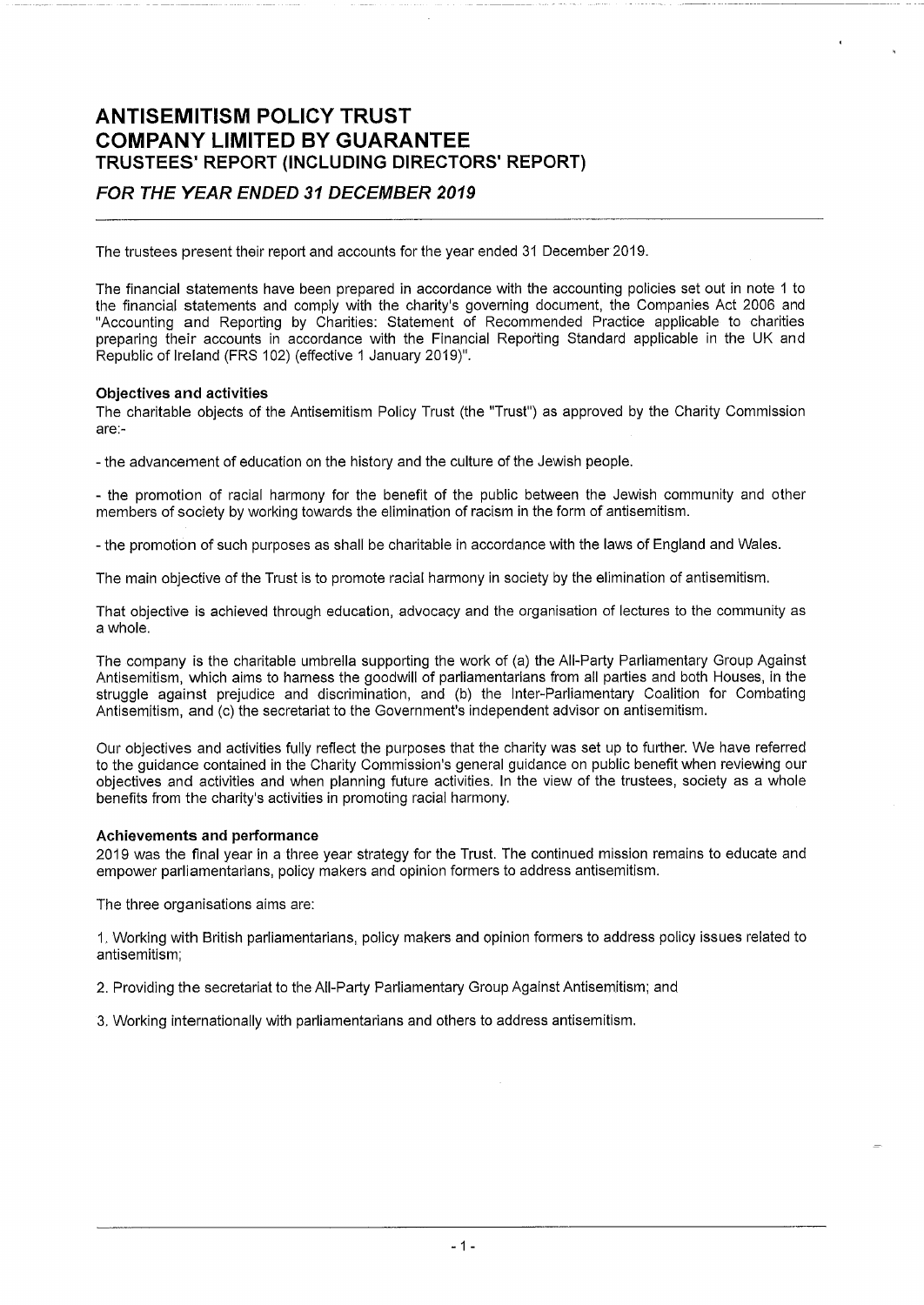### FOR THE YEAR ENDED 31 DECEMBER 2019

#### Aim 1: Stakeholder Engagement

Antisemitism remained a matter of public interest throughout 2019. The Trust worked to educate an average of 58 parliamentarians per quarter, Including numerous Ministers, a high number in the context of Brexit and instability in parliament. Efforts to support and inform parliamentarians work including speeches, media appearances, and in numerous cases, specifically in relation to the International Holocaust Remembrance Alliance ("IHRA") definition of antisemitism. We also continued to engage in 'casework' as required, supporting MPs facing abuse or raising concerns about constituency or other matters.

The Trust worked with parliamentarians to support and brief officials for debates on antisemitism and Holocaust Memorial Day, discrimination in sport and on international antisemitism. In addition, the Trust's evidence to the Parliamentary Joint Committee on Human Rights was cited in its report on electoral abuse.

The Trust remained a key source of educative advice for civil servants, independent commissions and a wide range of NGOs. We provided assistance to a number of regulators, trade unions and other bodies and the Trust was represented on a number of speaker panels throughout the year. The Trust staff also authored articles for national publications.

The Trust also secured a £100,000 grant from government towards our work.

#### Policy and Campaigning Work

The Trust remained engaged in pre-legislative processes towards the improvement of digital policy, including making a detailed submission to the Online Harms White Paper consultation. The Trust also published a 'Big Data' report which was featured in the Guardian, mentioned in parliamentary debates and featured in reports from the UN, the Extremism Commission and the Hope Not Hate organisation. The report revealed a number of facts about antisemitism online in Britain.

The Trust continued to take an active interest in policies to reduce racism in sport, working closely with the Chelsea Football Club on its 'say no to antisemitism' campaign.

The Trust worked on numerous policy briefings, including on misogyny and antisemitism, prison reform, antisemitism in political parties and on the IHRA definition of antisemitism. The Trust also delivered a major government-funded project in the development and publication of the first in a series of films countering online antisemitic discourse. The first film has achieved approximately a quarter of a million views online. In addition, the Trust organised and published an IHRA definition pledge page for the General Election signed by more than 700 candidates including by the Prime Minister, Leader of HM Opposition and leader of the Liberal Democrats.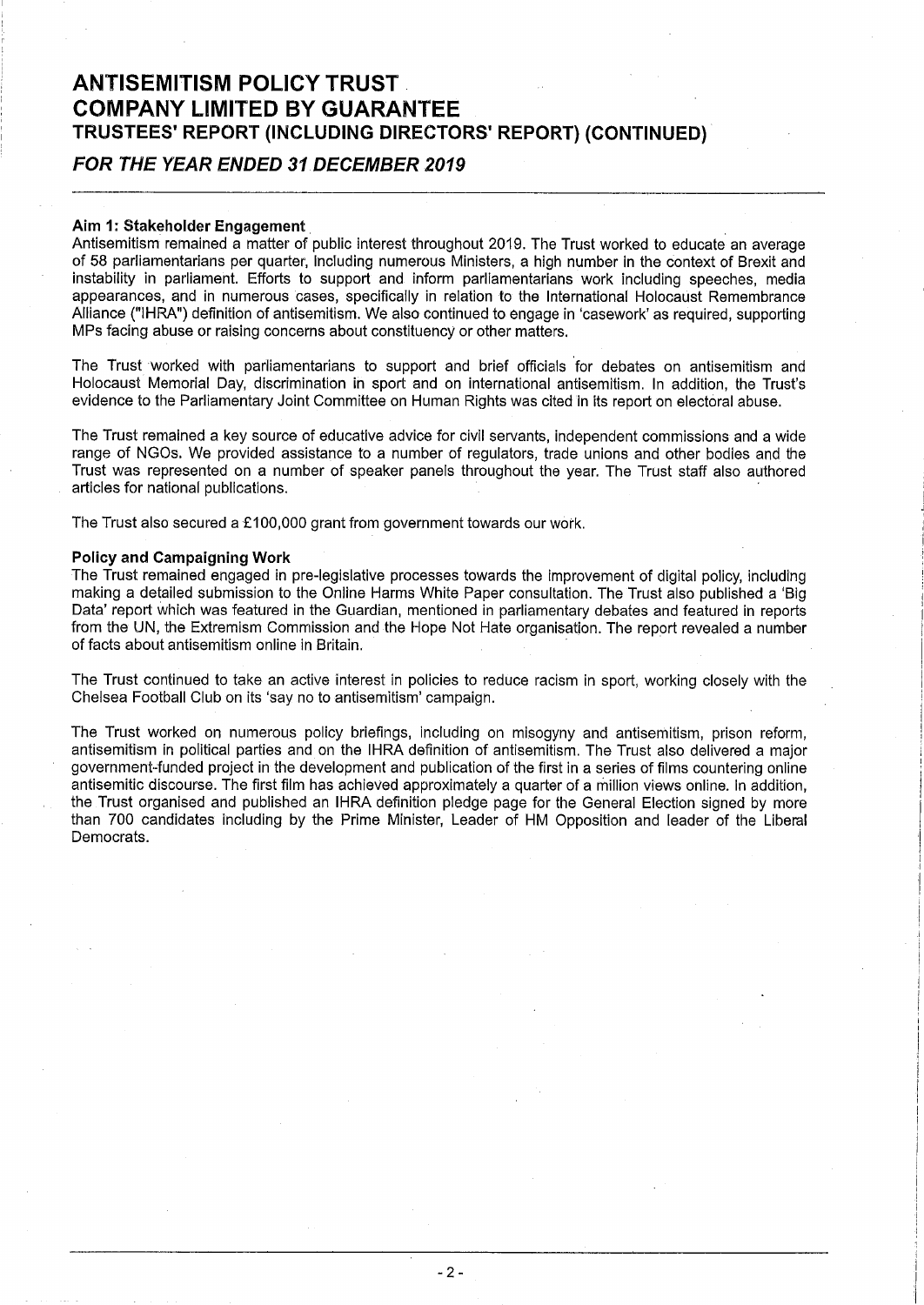### FOR THE YEAR ENDED 31 DECEMBER 2019

### Aim 2: APPG Against Antisemitism

The Trust delivered on our strategic aims in relation to the All-Party Parliamentary Group Against Antisemitism ("APPG") in 2019. <sup>12</sup> MPs and Peers joined the APPG, and the group membership swelled to almost 200. The Trust. was re-appointed as the group secretariat, managed the transition of leadership after Lord John Mann stepped down, and adhered to the relevant transparency rules, including at the dissolution of parliament. The Trust also exceeded the requirements of the rules through <sup>a</sup> Memorandum of Understanding between the Trust and APPG leadership.

The Trust drafted letters and articles for Lord John Mann as APPG chair and sent regular e-bulletins. Several events were organised under the APPG banner including <sup>a</sup> meeting with the police, <sup>a</sup> book launch, and <sup>a</sup> performance of <sup>a</sup> one-man show about conspiracies. <sup>A</sup> major event at the Welsh Assembly was postponed owing to Brexit.

The Trust organised two half-day APPG tours to investigate antisemitism, hosting <sup>a</sup> total of <sup>5</sup> MPs, and three other key stakeholders.

The Trust continued to represent the APPG and help shape the agenda for the Cross-Government Working Group Against Antisemitism this year,

In addition to the Trust's work servicing the APPG, we were called on to provide another secretariat role to the newly appointed Independent Advisor on antisemltism to HM Government. We helped to establish Lord John Mann's offices, organlsed numerous meetings and engagements for him, supported his work seeking to promote the IHRA definition of antisemitism.

Aim 3: International<br>The highlight of the Trust's international engagement in 2019 was the award of a prize by Norway's governin Conservative party. This led to significant engagement with numerous Norwegian conservative MPs including the Prime Minister and cabinet members. Throughout <sup>2019</sup> we organised overseas visits for Lord John Mann MP as APPG chair.

In addition, the Trust's expertise was sought by the OSCE for <sup>a</sup> conference on gendered antisemitlsm in Denmark, by French civil servants for <sup>a</sup> meeting on the IHRA definition, by visiting Austrian and Australian MPs and by the US Special Envoy'for Combating Antisernitism. The Trust also benefited from our stakeholder partnerships, visiting Boston and Berlin with Cheisea Football Club and Facebook respectively.

We made progress against our aim to influence international organisation's efforts to address antisemitism through our engagement with the UN Special Rapporteur on Freedom of Religion or Belief. Our work was referenced in his report which underpins UN plans to address antisemitism.

### Organisational Development

We continued to invest in the Trust's development in 2019. This included work to improve creative and design work and to address digital infrastructure.

The staff also began <sup>a</sup> restructure to address changes in circumstance and new requirements.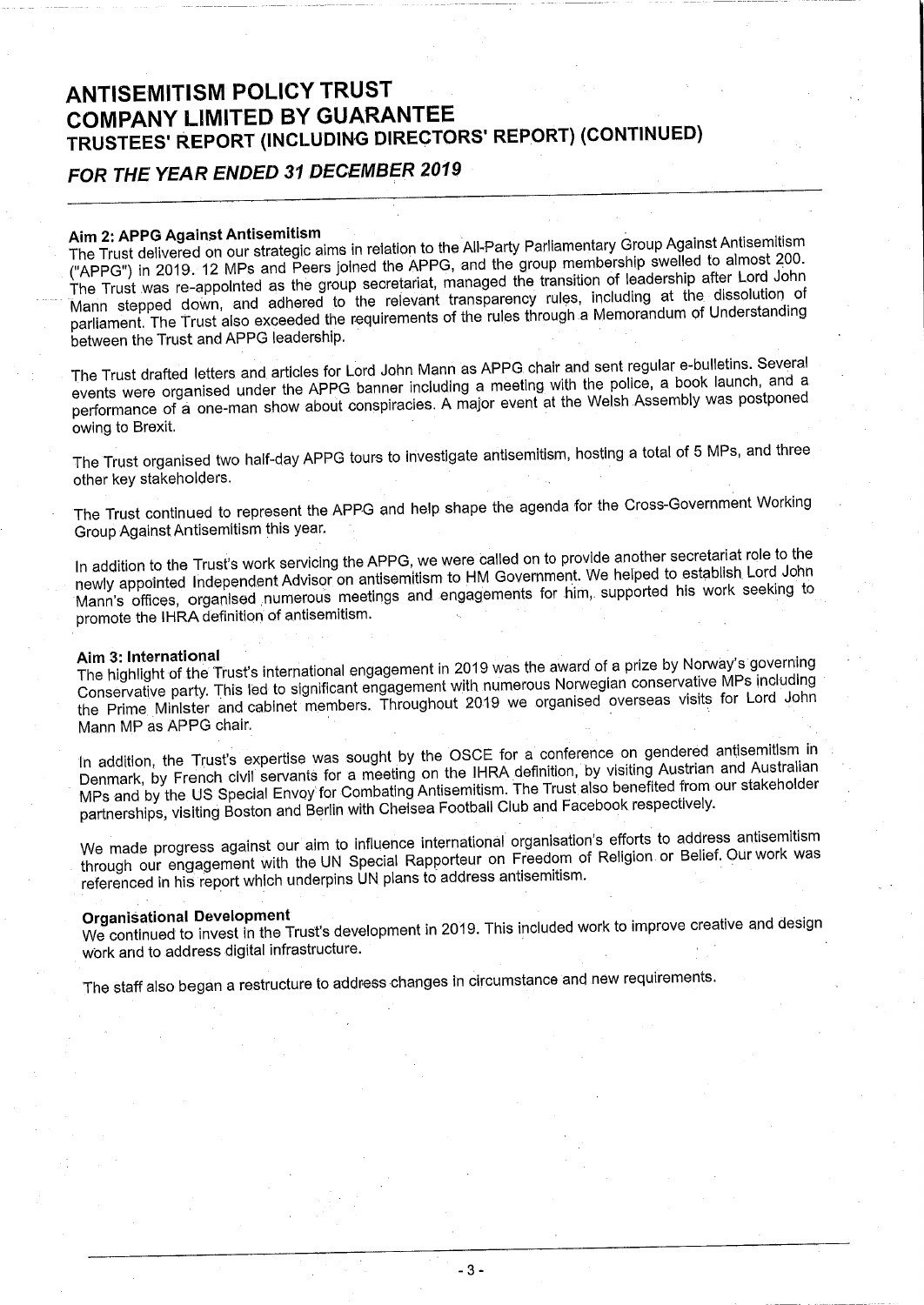### FOR THE YEAR ENDED 31 DECEMBER 2019

#### Summary

In 2019 we consolidated what was an exceptional 2018. Despite Brexit, the Trust delivered a number of highquality events, engaged a large number of parliamentarians and developed our educational offerings. We delivered against our three-year strategic plan in every area. Our organisation finished 2019 and our strategic planning period as a much developed, more professional and higher achieving body than it started.

#### Plans for Future Periods

2019 was the final year of the Trust's three-year plan. As such, a new plan was devised and agreed by Trustees which sets out the Trust's policy focus for the next three years, including and specifically with regard to online harms. A significant new intake in parliament will require the deployment of Trust expertise at an early stage.

In addition, advice on legislation and other policy work will be required. The Trust will deliver on Government funded projects and will extend our work by beginning to deliver on Lord John Mann's work plan for his new role advising Government on antisemitism.

#### Financial review

During the year the charity received total income of £158,589 (2018: £208,508). The reserves of the charity at the year end were £101,798 (2018: £124,277). As with last year, the majority of donations received by the charity are from The Pears Family Charitable Foundation.

It is the trustees' policy to maintain the charity's reserves at a sufficient level to enable it to continue to provide funding for approved projects and working capital requirement for future years.

The charity's policy is to hold any surplus funds in interest-bearing bank accounts.

The trustees have assessed the major risks to which the charity is exposed and are satisfied that systems are in place to mitigate exposure to the major risks.

#### Structure, governance and management

The charity is a company limited by guarantee governed by its Memorandum and Articles of Association dated 8th June 2010. It is registered as a result with the Charity Commission,

The trustees, who are also the directors for the purpose of company law, and who served during the year and up to the date of signature of the financial statements were: Sir Trevor Pears CMG

<sup>I</sup> Shaw N Rowley

D Stone is the Chief Executive of the charity.

The trustees may appoint trustees to fill a vacancy or as an additional trustee.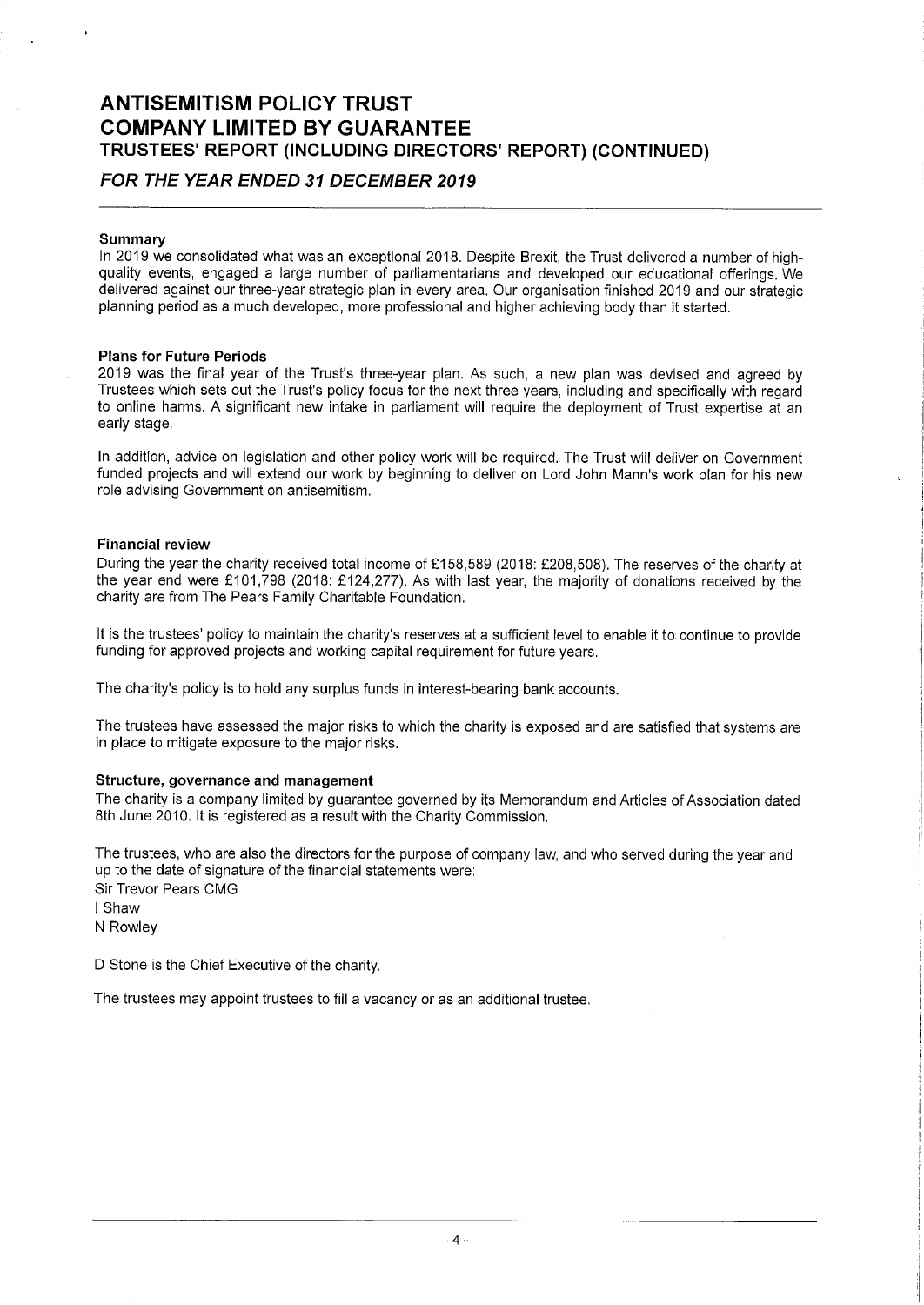### FOR THE YEAR ENDED 31 DECEMBER 2019

#### Statement of trustees' responsibilities

The trustees, who are also the directors of Antisemitism Policy Trust for the purpose of company law, are responsible for preparing the Trustees' Report and the financial statements in accordance with applicable law and United Kingdom Accounting Standards (United Kingdom Generally Accepted Accounting Practice).

Company law requires the trustees to prepare financial statements for each financial year which give a true and fair view of the state of affairs of the charity and of the incoming resources and application of resources, including the income and expenditure, of the charitable company for that year.

In preparing these financial statements, the trustees are required to:

- select suitable accounting policies and then apply them consistently;

- observe the methods and principles in the Charities SORP;

- make judgements and estimates that are reasonable and prudent;

- state whether applicable UK Accounting Standards have been followed, subject to any material departures disclosed and explained in the financial statements; and

- prepare the financial statements on the going concern basis unless it is inappropriate to presume that the charity will continue in operation.

The trustees are responsible for keeping adequate accounting records that disclose with reasonable accuracy at any time the financial position of the charity and enable them to ensure that the financial statements comply with the Companies Act 2006. They are also responsible for safeguarding the assets of the charity and hence for taking reasonable steps for the prevention and detection of fraud and other irregularities.

#### Disclosure of information to auditor

Each of the trustees has confirmed that there is no information of which they are aware which is relevant to the audit, but of which the auditor is unaware. They have further confirmed that they have taken appropriate steps to identify such relevant information and to establish that the auditor is aware of such information.

The trustees' report was approved by the Board of Trustees.

کی ...... ک

Sir Trevor Pears CMG Trustee  $_{\text{Dated:}}$   $2510.120$ ......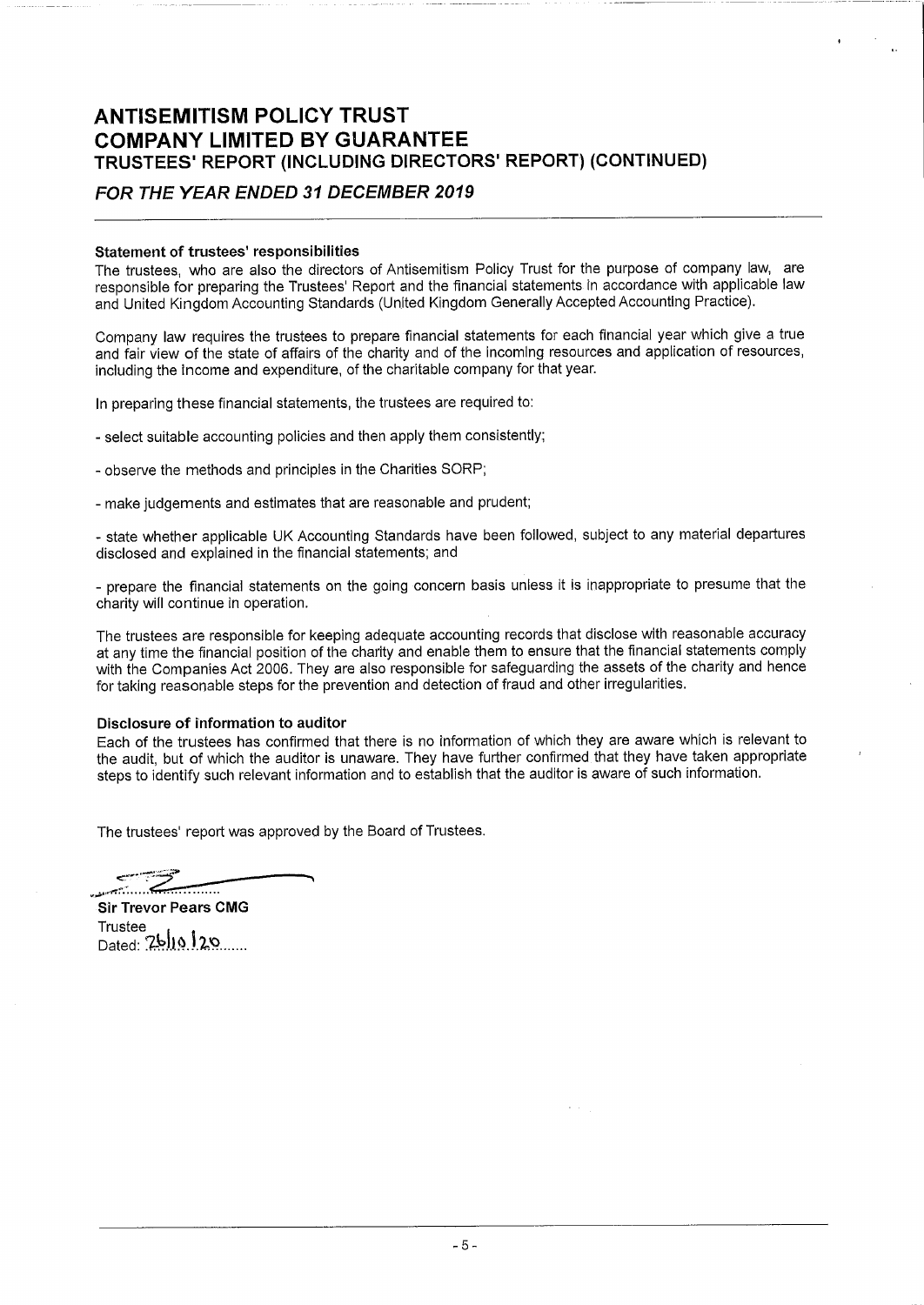### ANTISEMITISM POLICY TRUST COMPANY LIMITED BY GUARANTEE INDEPENDENT AUDITOR'S REPORT

### TO THE MEMBERS OF ANTISEMITISM POLICY TRUST

#### **Opinion**

We have audited the financial statements of Antisemitism Policy Trust (the 'charity') for the year ended 31 December 2019 which comprise of the Statement of Financial Activities, the Statement of Financial Position and the notes to the financial statements, including a summary of significant accounting policies. The financial reporting framework that has been applied in their preparation is applicable law and United Kingdom Accounting Standards, including Financial Reporting Standard 102 The Financial Reporting Standard applicable in the UK and Republic of Ireland (United Kingdom Generally Accepted Accounting Practice).

In our opinion, the financial statements:

- give a true and fair view of the state of the charitable company's affairs as at 31 December 2019 and of its incoming resources and application of resources, for the year then ended;
- have been properly prepared in accordance with United Kingdom Generally Accepted Accounting Practice; and
- have been prepared in accordance with the requirements of the Companies Act 2006.

#### Basis for opinion

We conducted our audit in accordance with International Standards on Auditing (UK) (ISAs (UK)) and applicable law. Our responsibilities under those standards are further described in the Auditor's responsibilities for the audit of the financial statements section of our report. We are independent of the charity in accordance with the ethical requirements that are relevant to our audit of the financial statements in the UK, including the FRC's Ethical Standard, and we have fulfilled our other ethical responsibilities in accordance with these requirements. We believe that the audit evidence we have obtained is sufficient and appropriate to provide a basis for our opinion.

#### Conclusions relating to going concern

VVe have nothing to report in respect of the following matters in relation to which the ISAs (UK) require us to report to you where:

- the trustees' use of the going concern basis of accounting in the preparation of the financial statements is not appropriate; or
- the trustees have not disclosed in the financial statements any identified material uncertainties that may cast significant doubt about the charity's ability to continue to adopt the going concern basis of accounting for a period of at least twelve months from the date when the financial statements are authorised for issue.

#### Other information

The trustees are responsible for the other information. The other information comprises the information included in the annual report, other than the financial statements and our auditor's report thereon. Our opinion on the financial statements does not cover the other information and, except to the extent otherwise explicitly stated in our report, we do not express any form of assurance conclusion thereon,

In connection with our audit of the financial statements, our responsibility is to read the other information and, in doing so, consider whether the other information is materially inconsistent with the financial statements or our knowledge obtained in the audit or otherwise appears to be materially misstated. If we identify such material inconsistencies or apparent material misstatements, we are required to determine whether there is a material misstatement in the financial statements or a material misstatement of the other information. If, based on the work we have performed, we conclude that there is a material misstatement of this other information, we are required to report that fact.

We have nothing to report in this regard.

#### Opinions on other matters prescribed by the Companies Act 2006

In our opinion, based on the work undertaken in the course of our audit;

- the information given in the trustees' report, which includes the directors' report prepared for the purposes of company law, for the financial year for which the financial statements are prepared is consistent with the financial statements; and
- the directors' report included within the trustees' report has been prepared in accordance with applicable legal requirements.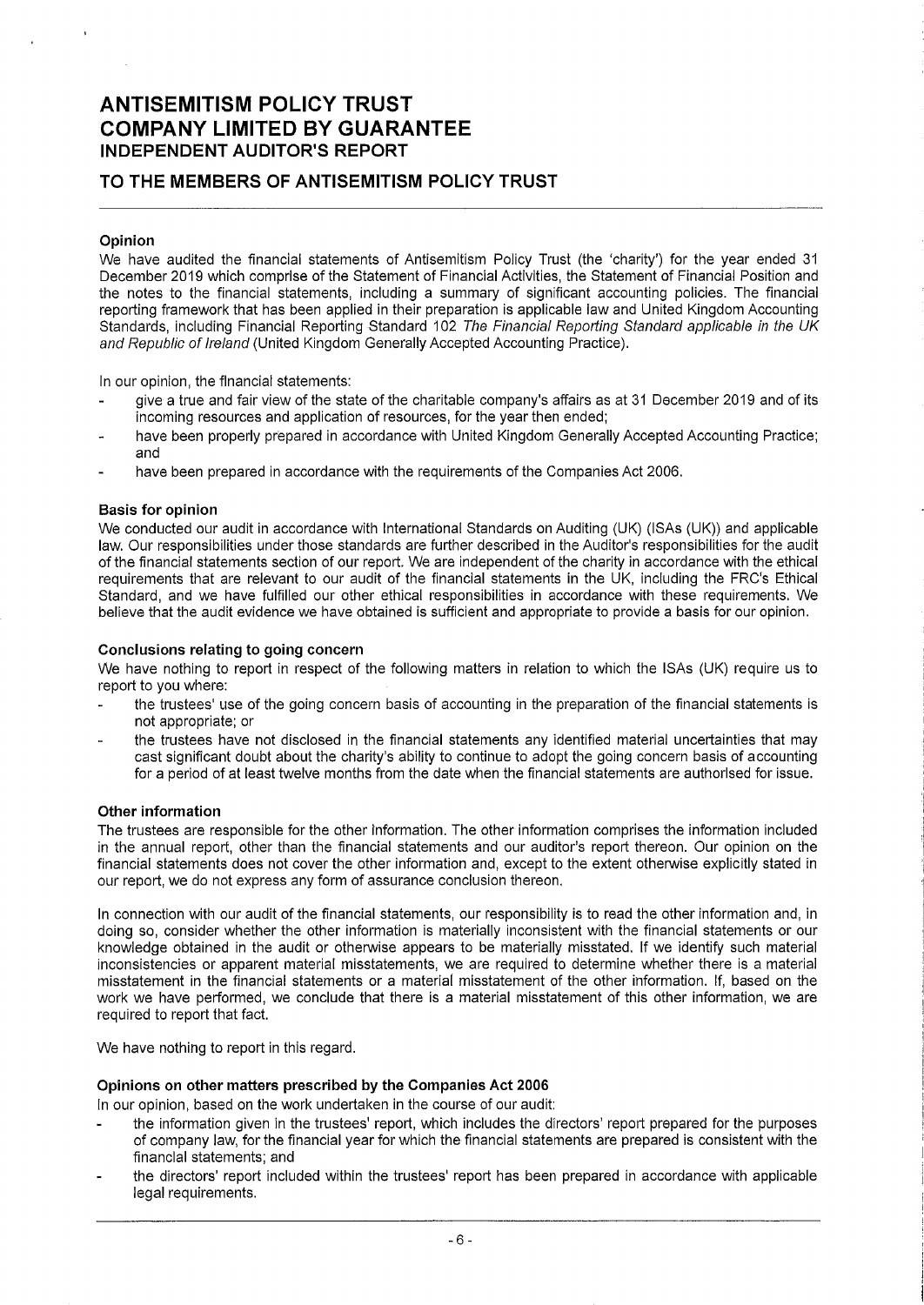### ANTISEMITISM POLICY TRUST COMPANY LIMITED BY GUARANTEE INDEPENDENT AUDITOR'S REPORT (CONTINUED)

### TO THE MEMBERS OF ANTISEMITISM POLICY TRUST

#### Matters on which we are required to report by exception

In the light of the knowledge and understanding of the charity and its environment obtained in the course of the audit, we have not identified material misstatements in the directors' report included within the trustees' report.

We have nothing to report in respect of the following matters in relation to which the Companies Act 2006 requires us to report to you if, in our opinion:

- adequate accounting records have not been kept, or returns adequate for our audit have not been received from branches not visited by us; or
- the financial statements are not in agreement with the accounting records and returns; or
- certain disclosures of trustees' remuneration specified by law are not made; or
- we have not received all the information and explanations we require for our audit; or
- the trustees were not entitled to prepare the financial statements in accordance with the small companies regime and take advantage of the small companies' exemptions in preparing the trustees' report and from the requirement to prepare a strategic report.

#### Responsibilities of trustees

As explained more fully in the statement of trustees' responsibilities, the trustees, who are also the directors of the charity for the purpose of company law, are responsible for the preparation of the financial statements and for being satisfied that they give a true and fair view, and for such internal control as the trustees determine is necessary to enable the preparation of financial statements that are free from material misstatement, whether due to fraud or error,

In preparing the financial statements, the trustees are responsible for assessing the charity's ability to continue as a going concern, disclosing, as applicable, matters related to going concern and using the going concern basis of accounting unless the trustees either intend to liquidate the charitable company or to cease operations, or have no realistic alternative but to do so.

#### Auditor's responsibilities for the audit of the financial statements

Our objectives are to obtain reasonable assurance about whether the financial statements as a whole are free from material misstatement, whether due to fraud or error, and to issue an auditor's report that includes our opinion. Reasonable assurance is a high level of assurance, but is not a guarantee that an audit conducted in accordance with ISAs (UK) will always detect a material misstatement when it exists. Mlsstatements can arise from fraud or error and are considered material if, Individually or in the aggregate, they could reasonably be expected to influence the economic decisions of users taken on the basis of these financial statements.

A further description of our responsibilities for the audit of the financial statements is located on the Financial Reporting Council's website at: http;//wvm. frc.org. uk/auditorsresponsibilities. This description forms part of our auditor's report.

#### Use of our report

This report is made solely to the charitable company's members, as a body, in accordance with Chapter 3 of Part 16 of the Companies Act 2006. Our audit work has been undertaken so that we might state to the charitable company's members those matters we are required to state to them in an auditors' report and for no other purpose. To the fullest extent permitted by law, we do not accept or assume responsibility to anyone other than the charitable company and the charitable company's members as a body, for our audit work, for this report, or for the opinions we have formed,

Sarah Wilson FCA for and on behalf of Arram Berlyn Gardner LLP Chartered Accountants **Statutory Auditor 30 City Road Auditor Statutory Auditor** 30 City Road 30 City Road 30 City Road 30 City Road 30 City Road 30 City Road 30 City Road 30 City Road 30 City Road 30 City Road 30 City Road 30 City Road 30 City

 $\Box$ liol2020

London EC1Y 2AB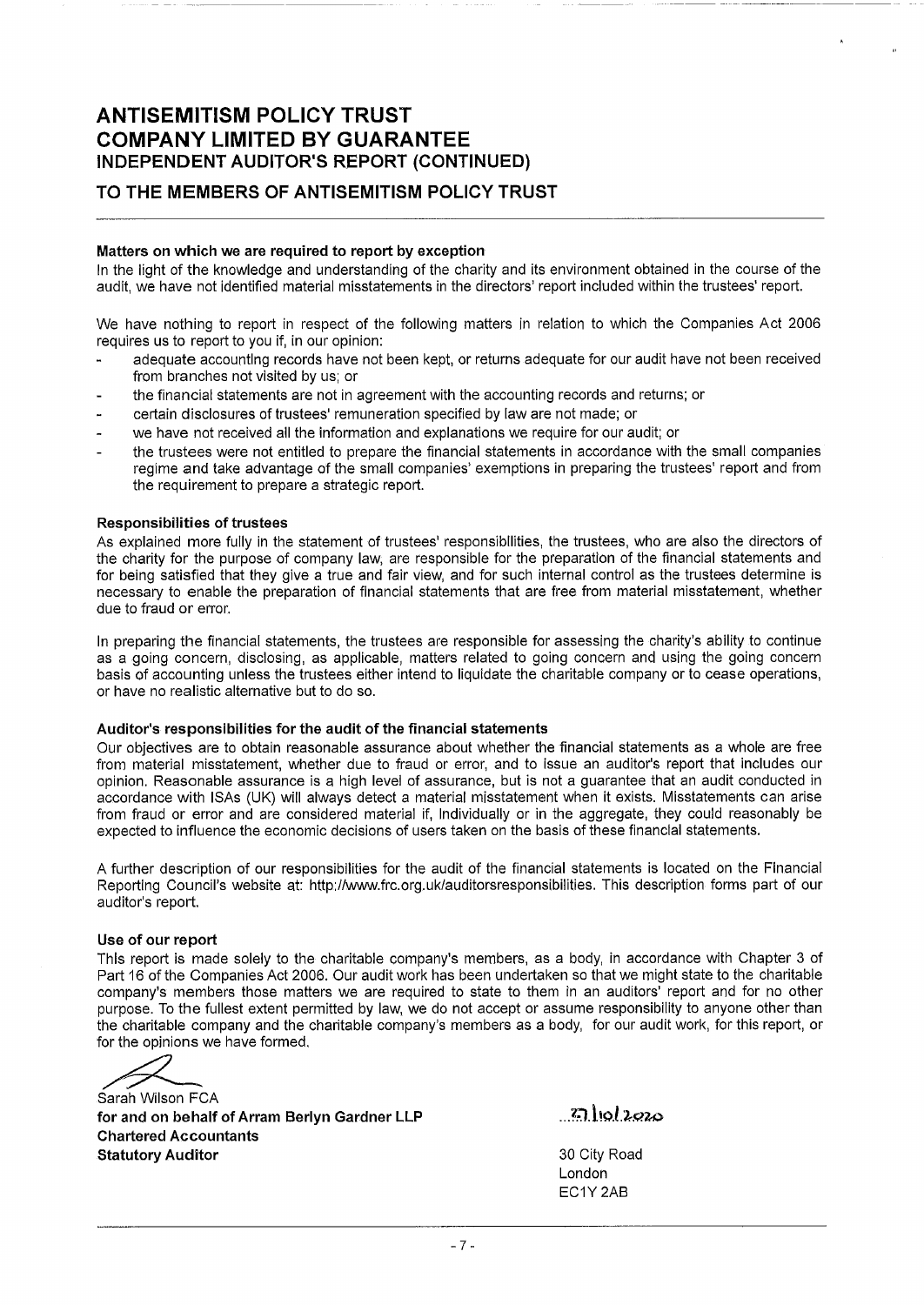### ANTISEMITISM POLICY TRUST COMPANY LIMITED BY GUARANTEE STATEMENT OF FINANCIAL ACTIVITIES INCLUDING INCOME AND EXPENDITURE ACCOUNT

### FOR THE YEAR ENDED 31 DECEMBER 2019

|                                                                    | <b>Notes</b> | <b>Unrestricted</b><br>funds<br>2019<br>£ | <b>Restricted</b><br>funds<br>2019<br>£ | 2019<br>£ | <b>Total</b> Unrestricted<br>funds<br>2018<br>£ | Restricted<br>funds<br>2018<br>£ | Total<br>2018<br>£ |
|--------------------------------------------------------------------|--------------|-------------------------------------------|-----------------------------------------|-----------|-------------------------------------------------|----------------------------------|--------------------|
| Income from:                                                       |              |                                           |                                         |           |                                                 |                                  |                    |
| Donations and legacies                                             | $\mathbf{2}$ | 21,063                                    | 137,500                                 | 158,563   | 173,486                                         | 35,000                           | 208,486            |
| Investment income                                                  | 3            | 26                                        |                                         | 26        | 22                                              |                                  | 22                 |
| <b>Total income</b>                                                |              | 21,089                                    | 137,500                                 | 158,589   | 173,508                                         | 35,000                           | 208,508            |
| Expenditure on:                                                    |              |                                           |                                         |           |                                                 |                                  |                    |
| Charitable activities                                              | 4            | (133, 876)                                | (47, 192)                               | (181,068) | (183, 247)                                      | (35,000)                         | (218, 247)         |
| Net (expenditure)/income<br>for the year/<br>Net movement in funds |              | (112, 787)                                | 90,308                                  | (22, 479) | (9,739)                                         |                                  | (9,739)            |
| Fund balances at 1<br>January 2019                                 |              | 124,277                                   |                                         | 124,277   | 134,016                                         |                                  | 134,016            |
| <b>Fund balances at 31</b><br>December 2019                        |              | 11,490                                    | 90,308                                  | 101,798   | 124,277                                         |                                  | 124,277            |

The statement of financial activities includes all gains and losses recognised in the year.

All income and expenditure derive from continuing activities.

The statement of financial activities also complies with the requirements for an income and expenditure account under the Companies Act 2006.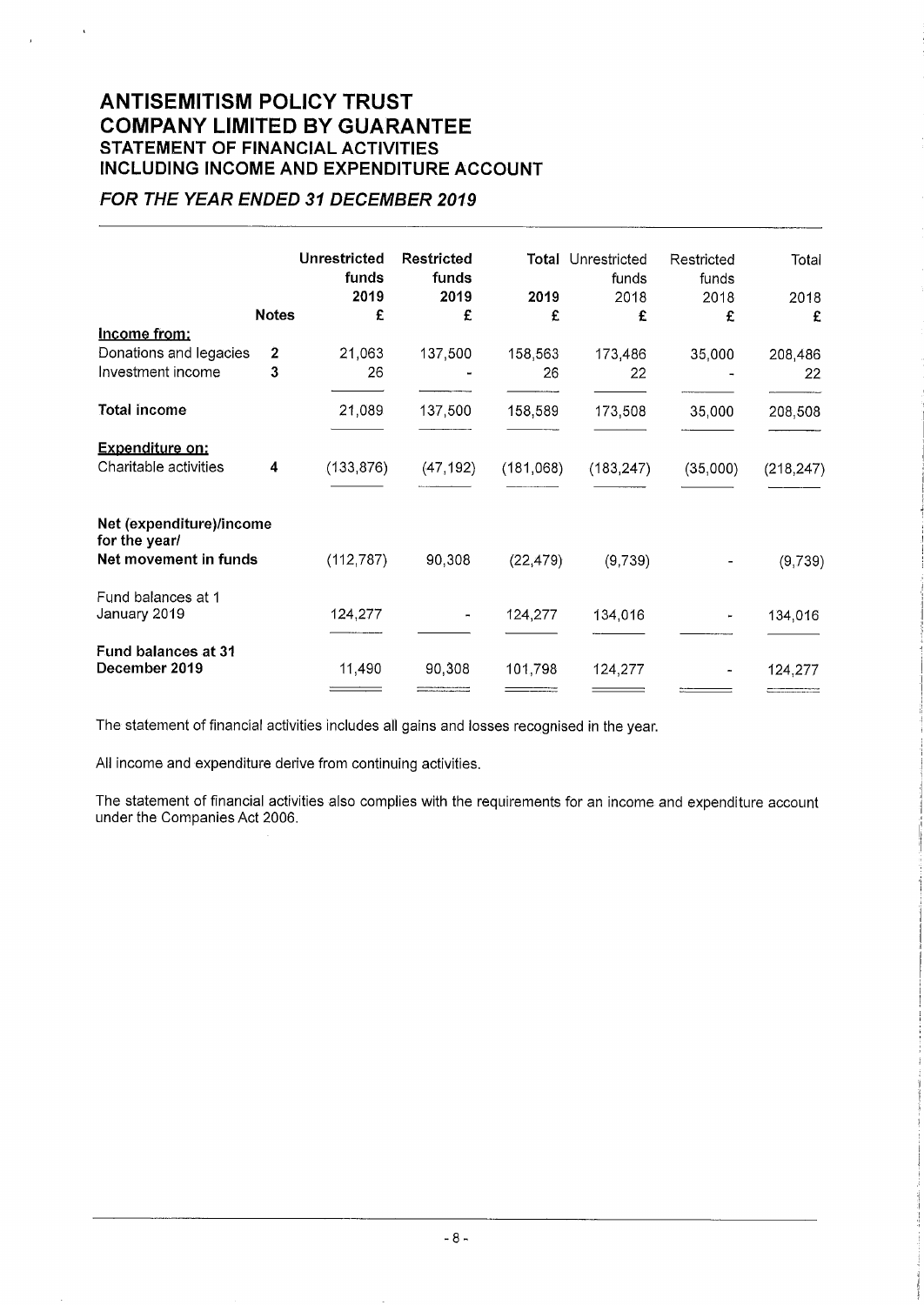### ANTISEMITISM POLICY TRUST COMPANY LIMITED BY GUARANTEE STATEMENT OF FINANCIAL POSITION

### AS AT 31 DECEMBER 2019

|                                                          |              | 2019      |         | 2018      |         |
|----------------------------------------------------------|--------------|-----------|---------|-----------|---------|
|                                                          | <b>Notes</b> | £         | £       | £         | £       |
| <b>Fixed assets</b>                                      |              |           |         |           |         |
| Tangible assets                                          | 9            |           | 2,827   |           | 392     |
| <b>Current assets</b>                                    |              |           |         |           |         |
| <b>Debtors</b>                                           | 11           |           |         | 20,376    |         |
| Cash at bank and in hand                                 |              | 114,947   |         | 140,972   |         |
|                                                          |              | 114,947   |         | 161,348   |         |
| <b>Creditors: amounts falling due within</b><br>one year | 12           | (15, 976) |         | (37, 463) |         |
| Net current assets                                       |              |           | 98,971  |           | 123,885 |
| Total assets less current liabilities                    |              |           | 101,798 |           | 124,277 |
|                                                          |              |           |         |           |         |
| Income funds                                             |              |           |         |           |         |
| Restricted funds                                         | 13           |           | 90,308  |           |         |
| Unrestricted funds                                       |              |           | 11,490  |           | 124,277 |
|                                                          |              |           | 101,798 |           | 124,277 |
|                                                          |              |           |         |           |         |

These financial statements have been prepared in accordance with the provisions applicable to companie subject to the small companies regime.

The accounts were approved by the Trustees on .2

<del>. .</del> . . . . . . . . .

**Sir Trevor Pears CMG** Trustee

Company Registration No. 041464&6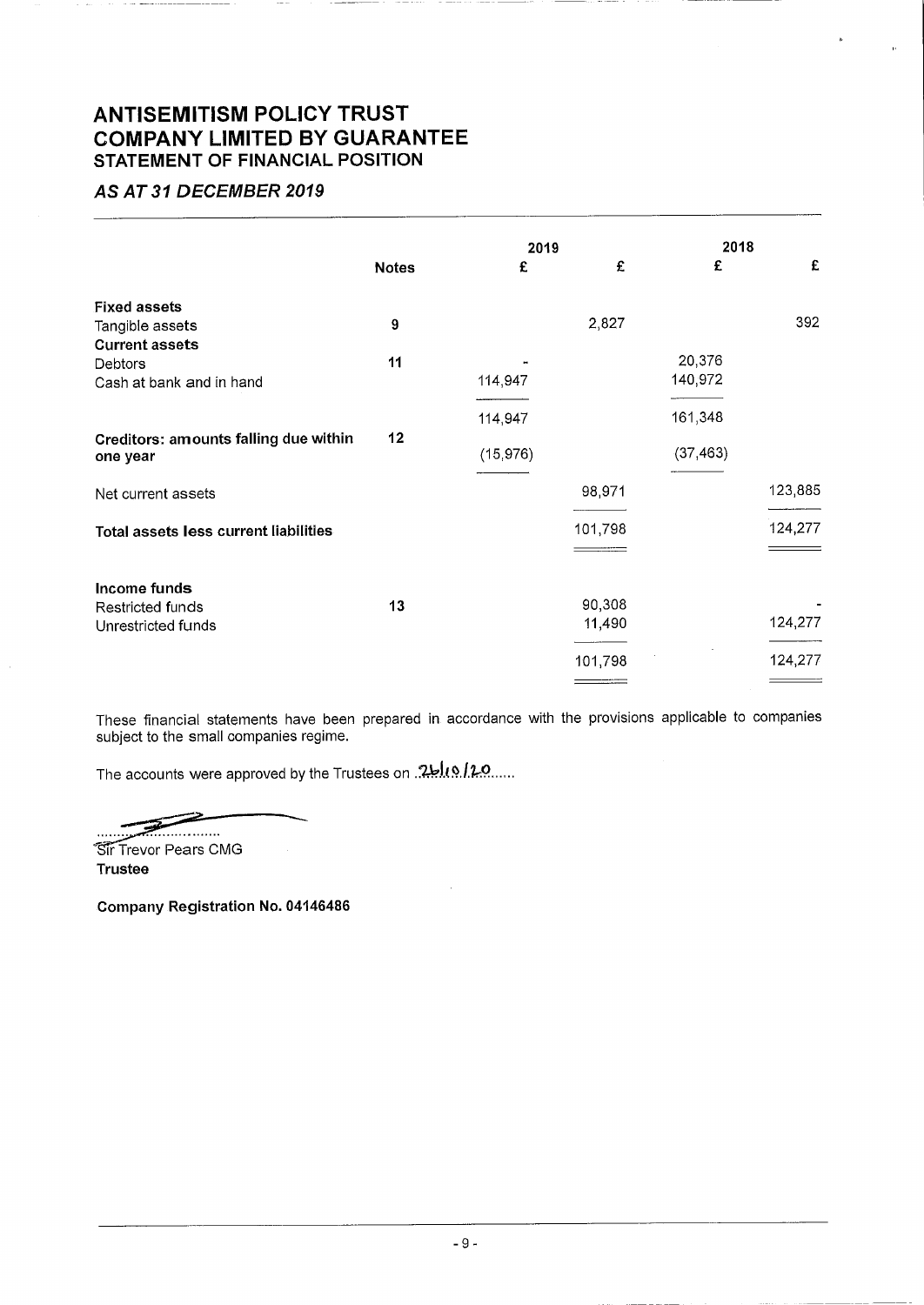#### 1 Accounting policies

#### Charity information

Antisemitism Policy Trust is a private company limited by guarantee incorporated in England and Wales. The registered office is 30 City Road, London, EC1Y 2AB. The principal place of business is Haskell House, 152 West End Lane, London, NW6 1SD.

#### 1.<sup>1</sup> Accounting convention

The accounts have been prepared in accordance with the charity's governing document, the Companies Act 2006 and "Accounting and Reporting by Charities: Statement of Recommended Practice applicable to charities preparing their accounts in accordance with the Financial Reporting Standard applicable in the UK and Republic of Ireland (FRS 102)" (as amended for accounting periods commencing from <sup>1</sup> January 2016). The charity is a Public Benefit Entity as defined by FRS 102.

The charity has taken advantage of the provisions in the SORP for charities applying FRS 102 Update Bulletin <sup>1</sup> not to prepare a Statement of Cash Flows.

The financial statements are prepared in sterling, which is the functional currency of the charity. Monetary amounts in these financial statements are rounded to the nearest E.

The accounts have been prepared under the historical cost convention. The principal accounting policies adopted are set out below.

#### 1.2 Going concern

At the time of approving the financial statements, the trustees have a reasonable expectation that the charity has adequate resources to continue in operational existence for the foreseeable future. Thus the trustees continue to adopt the going concern basis of accounting in preparing the financial statements.

#### 1.3 Charitable funds

Unrestricted funds are available for use at the discretion of the trustees in furtherance of their charitable objectives.

Restricted funds are subject to specific conditions by donors as to how they may be used. The purposes and uses of the restricted funds are set out in the notes to the financial statements.

#### 1.4 Incoming resources

Income is recognised when the charity is legally entitled to it after any performance conditions have been met, the amounts can be measured reliably, and it is probable that income will be received.

Cash donations are recognised on receipt. Other donations are recognised once the charity has been notified of the donation, unless performance conditions require deferral of the amount. Income tax recoverable in relation to donations received under Gift Aid or deeds of covenant is recognised at the time of the donation.

Gifts in kind are recognised at the cost the charity would have had to pay for these gifts.

#### 1.5 Resources expended

All expenditure is included on an accruals basis and is recognised when there is a legal or constructive obligation to pay.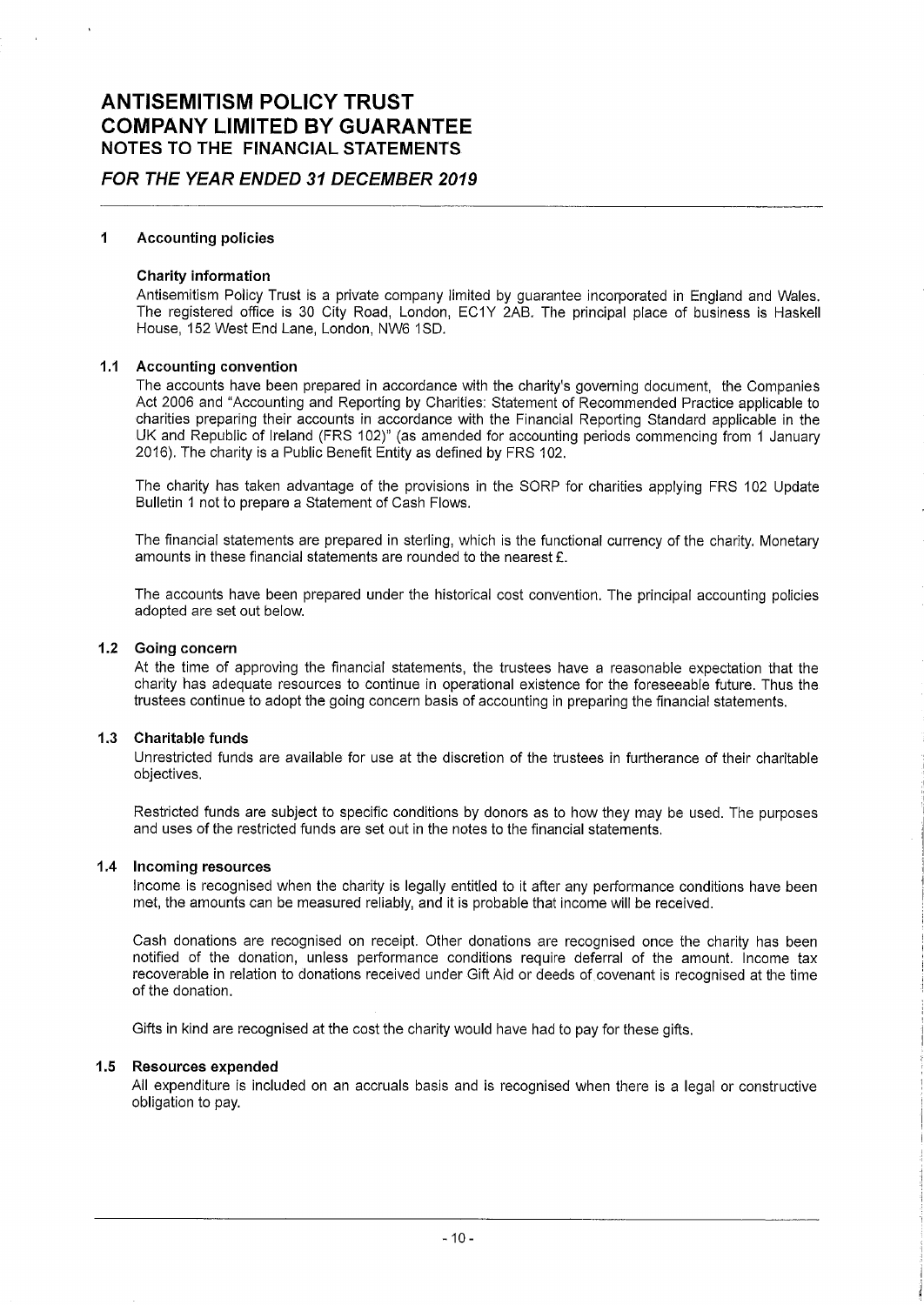### FOR THE YEAR ENDED 31 DECEMBER 2019

### <sup>1</sup> Accounting policies (Continued)

#### 1.6 Tangible fixed assets

Tangible fixed assets are initially measured at cost and subsequently measured at cost or valuation, net of depreciation and any impairment losses.

Depreciation is recognised so as to write off the cost or valuation of assets less their residual values over their useful lives on the following bases:

Plant and machinery 25% on a straight line basis

The gain or loss arising on the disposal of an asset is determined as the difference between the sale proceeds and the carrying value of the asset, and is recognised in net income/(expenditure) for the year.

#### 1.7 Cash and cash equivalents

Cash and cash equivalents include cash in hand.

#### 1.8 Financial instruments

The charity has elected to apply the provisions of Section 11 'Basic Financial Instruments' of FRS 102 to all of its financial instruments.

Financial instruments are recognised in the charity's balance sheet when the charity becomes party to the contractual provisions of the instrument.

Financial assets and liabilities are offset, with the net amounts presented in the financial statements, when there is a legally enforceable right to set off the recognised amounts and there is an intention to settle on a net basis or to realise the asset and settle the liability simultaneously.

#### Basic financial assets

Basic financial assets, which include debtors and cash and bank balances, are initially measured at transaction price including transaction costs and are subsequently carried at amortised cost using the effective interest method unless the arrangement constitutes a financing transaction, where the transaction is measured at the present value of the future receipts discounted at a market rate of interest. Financial assets classified as receivable within one year are not amortised.

#### Impairment of financial assets

Financial assets, other than those held at fair value through income and expenditure, are assessed for indicators of impairment at each reporting date. Financial assets are impaired where there is objective evidence that, as a result of one or more events that occurred after the initial recognition of the financial asset, the estimated future cash flows have been affected.

If an asset is impaired, the impairment loss is the difference between the carrying amount and the present value of the estimated cash flows discounted at the asset's original effective interest rate. The impairment loss is recognised in net income/(expenditure) for the year.

If there is a decrease in the impairment loss arising from an event occurring after the impairment was recognised, the impairment is reversed. The reversal is such that the current carrying amount does not exceed what the carrying amount would have been, had the impairment not previously been recognised. The impairment reversal is recognised in net income/(expenditure) for the year.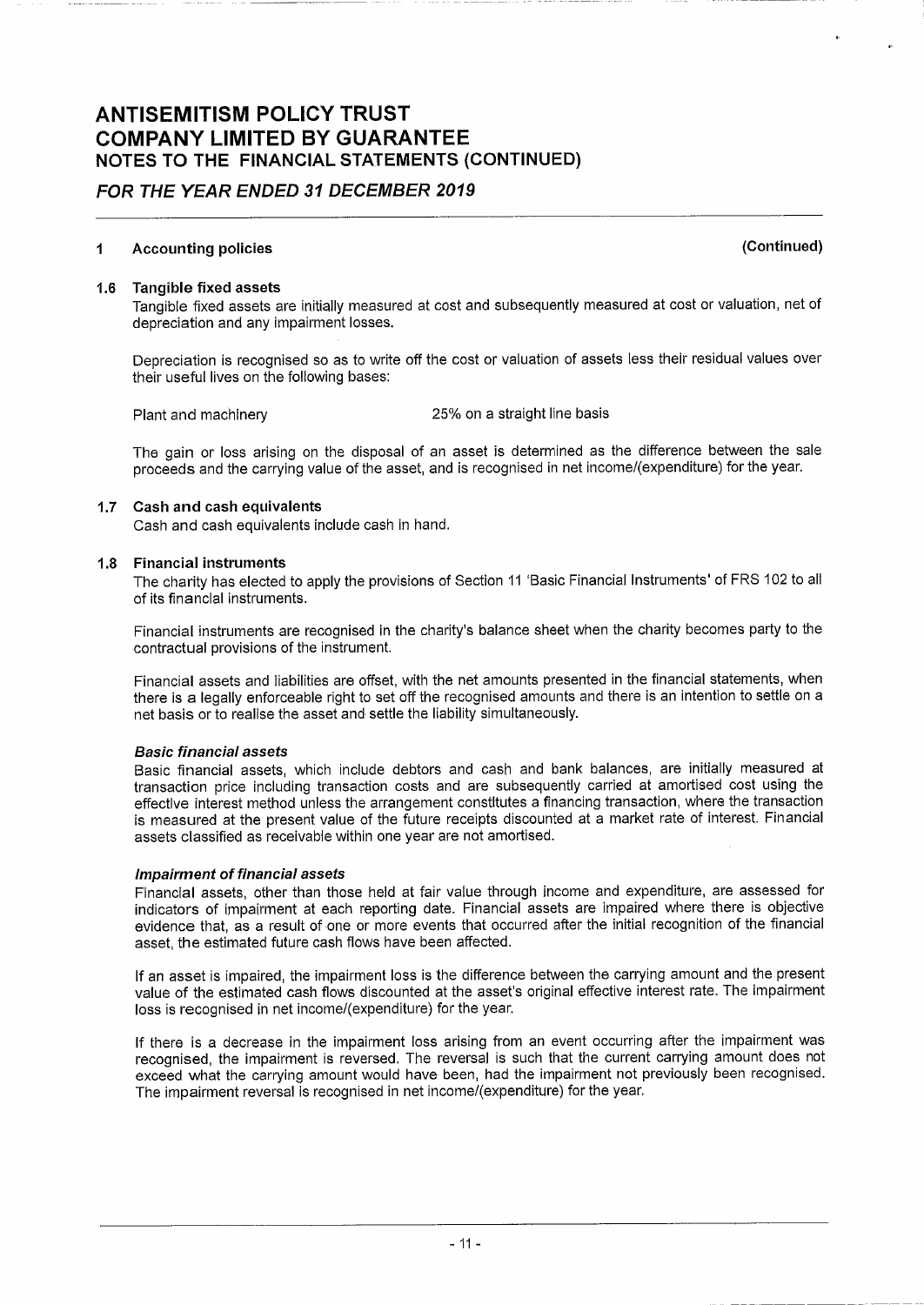### 1 Accounting policies and the continued of the continued of the continued of the continued of the continued of the continued of the continued of the continued of the continued of the continued of the continued of the conti

#### Derecognition of financial assets

Financial assets are derecognised only when the contractual rights to the cash flows from the asset expire or are settled, or when the charity transfers the financial asset and substantially all the risks and rewards of ownership to another entity, or if some significant risks and rewards of ownership are retained but control of the asset has transferred to another party that is able to sell the asset in its entirety to an unrelated third party.

#### Basic financial liabilities

Basic financial liabilities, including creditors are initially recognised at transaction price unless the arrangement constitutes a financing transaction, where the debt instrument is measured at the present value of the future receipts discounted at a market rate of interest. Financial liabilities classified as payable within one year are not amortised.

Debt instruments are subsequently carried at amortised cost, using the effective interest rate method.

Trade creditors are obligations to pay for goods or services that have been acquired in the ordinary course of operations from suppliers. Amounts payable are classified as current liabilities if payment is due within one year or less. If not, they are presented as non-current liabilities, Trade creditors are recognised initially at transaction price and subsequently measured at amortised cost using the effective interest method.

#### Derecognition of financial liabilities

Financial liabilities are derecognised when the charity's contractual obligations expire or are discharged or cancelled.

#### 1.9 Employee benefits

The cost of any unused holiday entitlement is recognised in the period in which the employee's services are received.

Termination benefits are recognised immediately as an expense when the charity is demonstrably committed to terminate the employment of an employee or to provide termination benefits.

#### 1.10 Retirement benefits

Payments to defined contribution retirement benefit schemes are charged as an expense as they fall due.

#### 2 Donations and legacies

|                     | Unrestricted<br>funds | <b>Restricted</b><br>funds |         | <b>Total</b> Unrestricted<br>funds | Restricted<br>funds | Total   |   |
|---------------------|-----------------------|----------------------------|---------|------------------------------------|---------------------|---------|---|
|                     | 2019                  | 2019                       | 2019    | 2018                               | 2018                | 2018    |   |
|                     | £                     | £                          |         | £                                  | £                   | £       | £ |
| Donations and gifts | 21,063                | 137,500                    | 158.563 | 173.486                            | 35,000              | 208,486 |   |
|                     | 21,063                | 137,500                    | 158,563 | 173.486                            | 35.000              | 208,486 |   |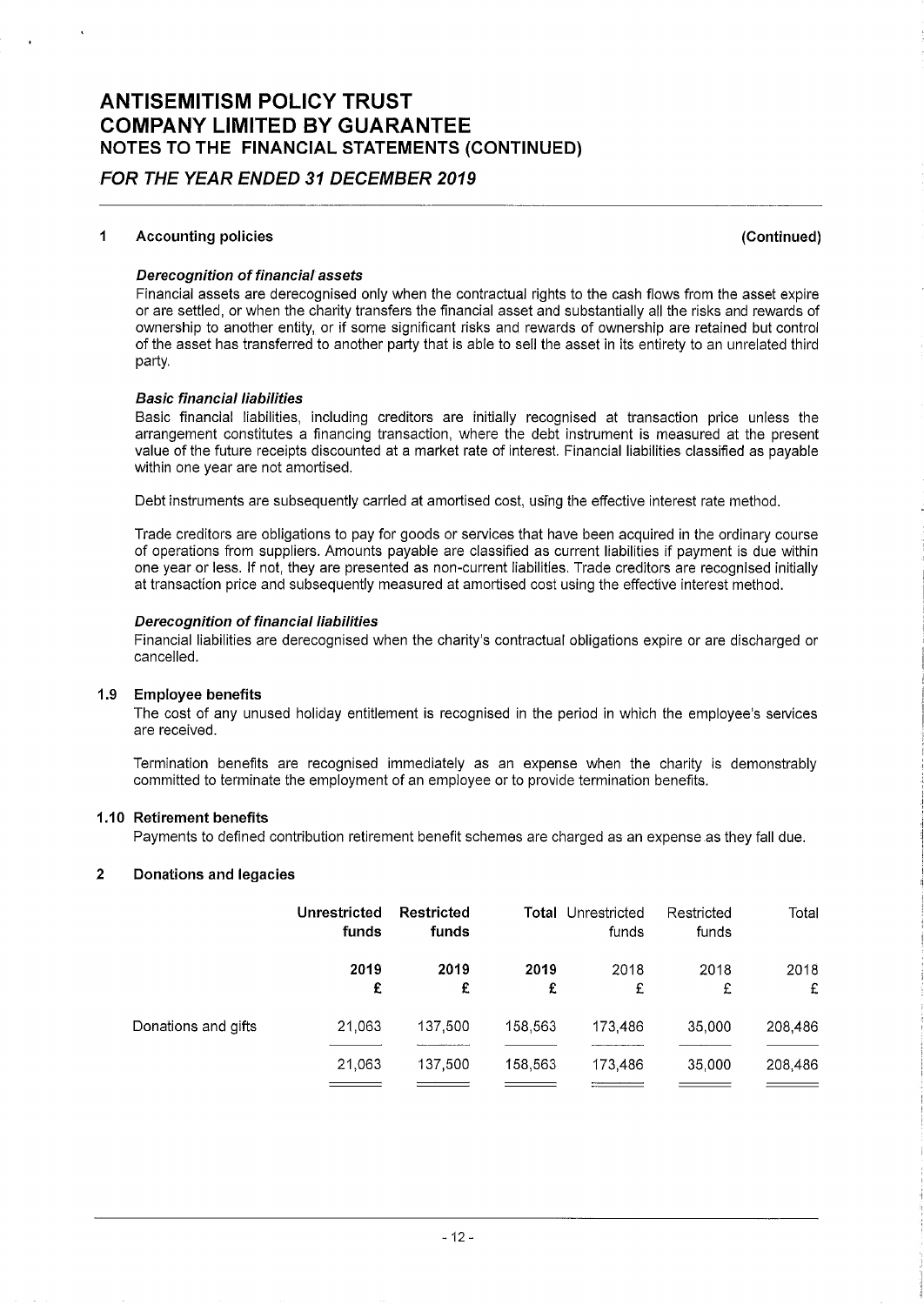### FOR THE YEAR ENDED 31 DECEMBER 2019

#### 3 Investment income

| $-$<br>Unrestricted Unrestricted<br>funds | funds     |
|-------------------------------------------|-----------|
| 2019<br>£<br>$\sim$                       | 2018<br>£ |
| 26<br>Interest receivable                 | 22        |

#### 4 Charitable activities

|   |                                     | 2019<br>£ | 2018<br>£         |
|---|-------------------------------------|-----------|-------------------|
|   | Staff costs                         | 118,067   | 117,900           |
|   | Depreciation and impairment         | 615       | 295               |
|   | Policy, campaigning and research    | 38,113    | 35,000            |
|   | Event costs                         | 5,030     | 32,803            |
|   | <b>Travel costs</b>                 | 2,050     | 19,771            |
|   | Premises and office costs           | 16,817    | 11,725            |
|   |                                     | 180,692   | 217,494           |
|   | Share of support costs (see note 5) | 376       | 753               |
|   |                                     | 181,068   | 218,247           |
|   | Analysis by fund                    |           |                   |
|   | Unrestricted funds                  | 133,876   | 183,247           |
|   | Restricted funds                    | 47,192    | 35,000            |
|   |                                     | 181,068   | 218,247           |
| 5 | Support costs                       |           |                   |
|   |                                     | 2019<br>£ | 2018<br>$\pounds$ |
|   | Insurance costs                     | 376       | 753               |
|   |                                     | 376       | 753               |
|   |                                     |           |                   |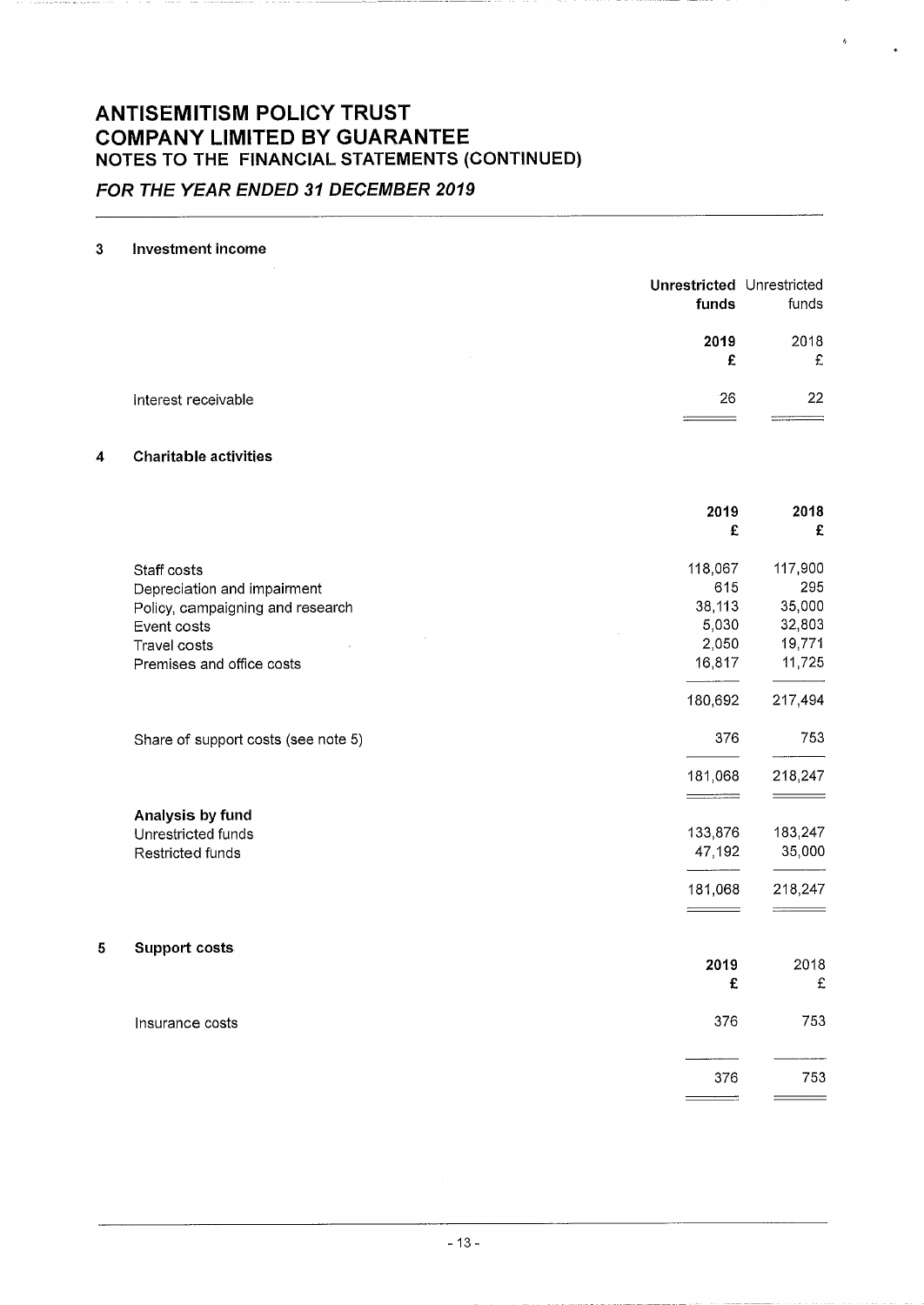#### 6 Auditor's remuneration

The auditor's were not remunerated for their services this year (2018 - not remunerated). The value of the gift in kind for the services rendered are not considered material for inclusion in the statement of financial activities.

#### 7 Trustees

None of the trustees (or any persons connected with them) received any remuneration or benefits from the charity during the year.

#### 8 Employees

#### Number of employees

The average monthly number of employees during the year was:

|                                                                    | 2019<br>Number            | 2018<br><b>Number</b>     |
|--------------------------------------------------------------------|---------------------------|---------------------------|
| Charitable activities                                              | 3                         | 3                         |
| <b>Employment costs</b>                                            | 2019<br>£                 | 2018<br>£                 |
| Wages and salaries<br>Social security costs<br>Other pension costs | 106,279<br>8,697<br>3,091 | 108,280<br>8,578<br>1,042 |
|                                                                    | 118,067                   | 117,900                   |

| The number of employees whose annual remuneration was £60,000 or more were: |        |        |
|-----------------------------------------------------------------------------|--------|--------|
|                                                                             | 2019   | 2018   |
|                                                                             | Number | Number |
| £60.000-£70.000                                                             |        |        |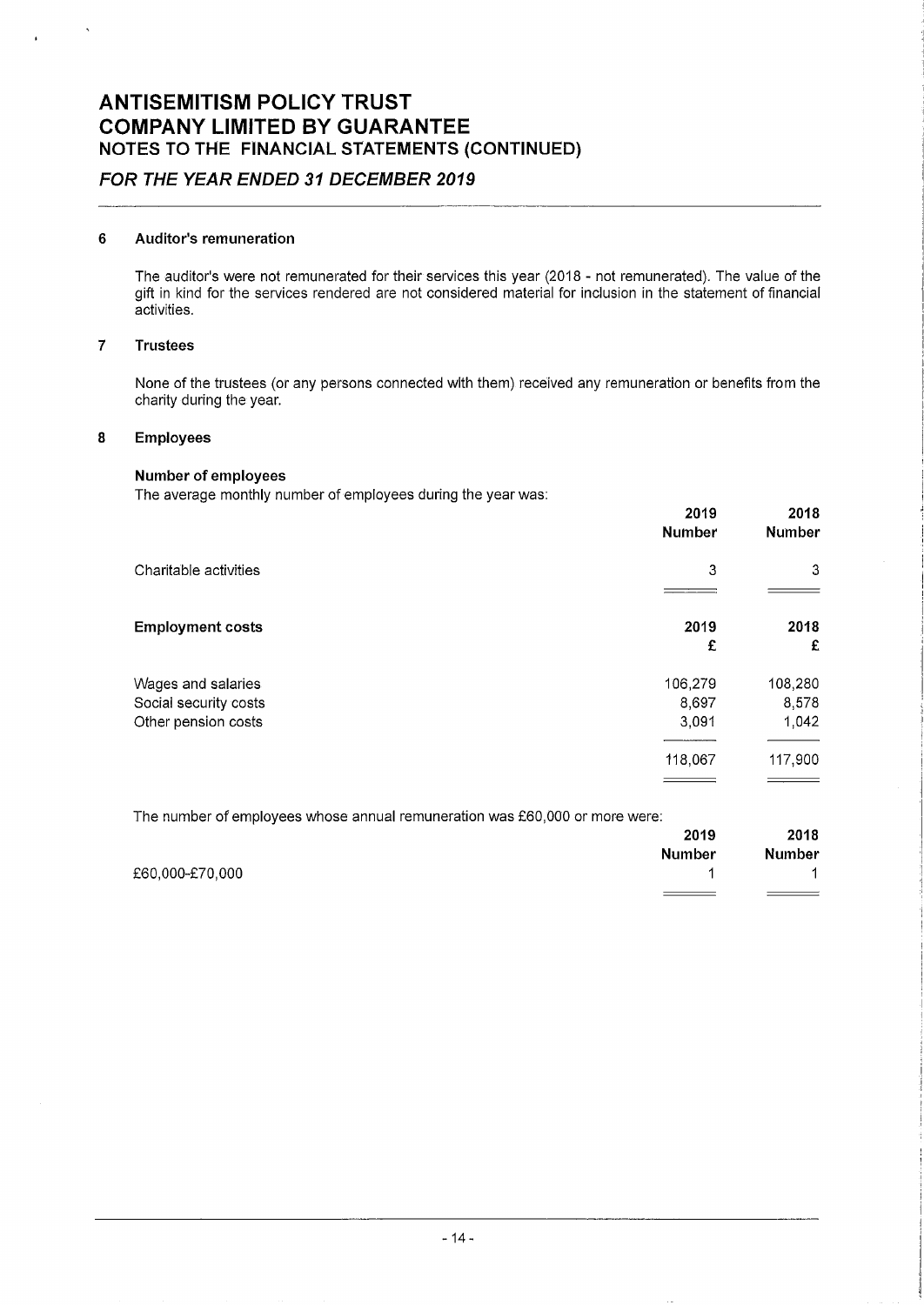### FOR THE YEAR ENDED 31 DECEMBER 2019

#### 9 Tangible fixed assets

|                                  | Plant and machinery |
|----------------------------------|---------------------|
|                                  | £                   |
| Cost<br>At 1 January 2019        | 4,523               |
| Additions                        | 3,051               |
| At 31 December 2019              | 7,574               |
| Depreciation                     |                     |
| At 1 January 2019                | 4,132               |
| Depreciation charged in the year | 615                 |
| At 31 December 2019              | 4,747               |
| <b>Carrying amount</b>           |                     |
| At 31 December 2019              | 2,827               |
| At 31 December 2018              | 392                 |
|                                  |                     |

| 10 | <b>Financial instruments</b>                                                  | 2019<br>£ | 2018<br>£ |
|----|-------------------------------------------------------------------------------|-----------|-----------|
|    | <b>Carrying amount of financial assets</b>                                    |           |           |
|    | Cash at bank                                                                  | 114,940   | 140,972   |
|    |                                                                               |           |           |
|    | <b>Carrying amount of financial liabilities</b><br>Measured at amortised cost | 12,499    | 16,017    |
|    |                                                                               |           |           |
| 11 | <b>Debtors</b>                                                                |           |           |
|    |                                                                               | 2019      | 2018      |
|    | Amounts falling due within one year:                                          | £         | £         |
|    | Prepayments and accrued income                                                |           | 20,376    |
|    |                                                                               |           |           |
| 12 | Creditors: amounts falling due within one year                                |           |           |
|    |                                                                               | 2019      | 2018      |
|    |                                                                               | £         | £         |
|    | Trade creditors                                                               | 576       | 1,514     |
|    | Other taxation and social security                                            | 3,012     | 4,821     |
|    | Other creditors                                                               | 11,923    | 14,503    |
|    | Accruals and deferred income                                                  | 465       | 16,625    |
|    |                                                                               | 15,976    | 37,463    |
|    |                                                                               |           |           |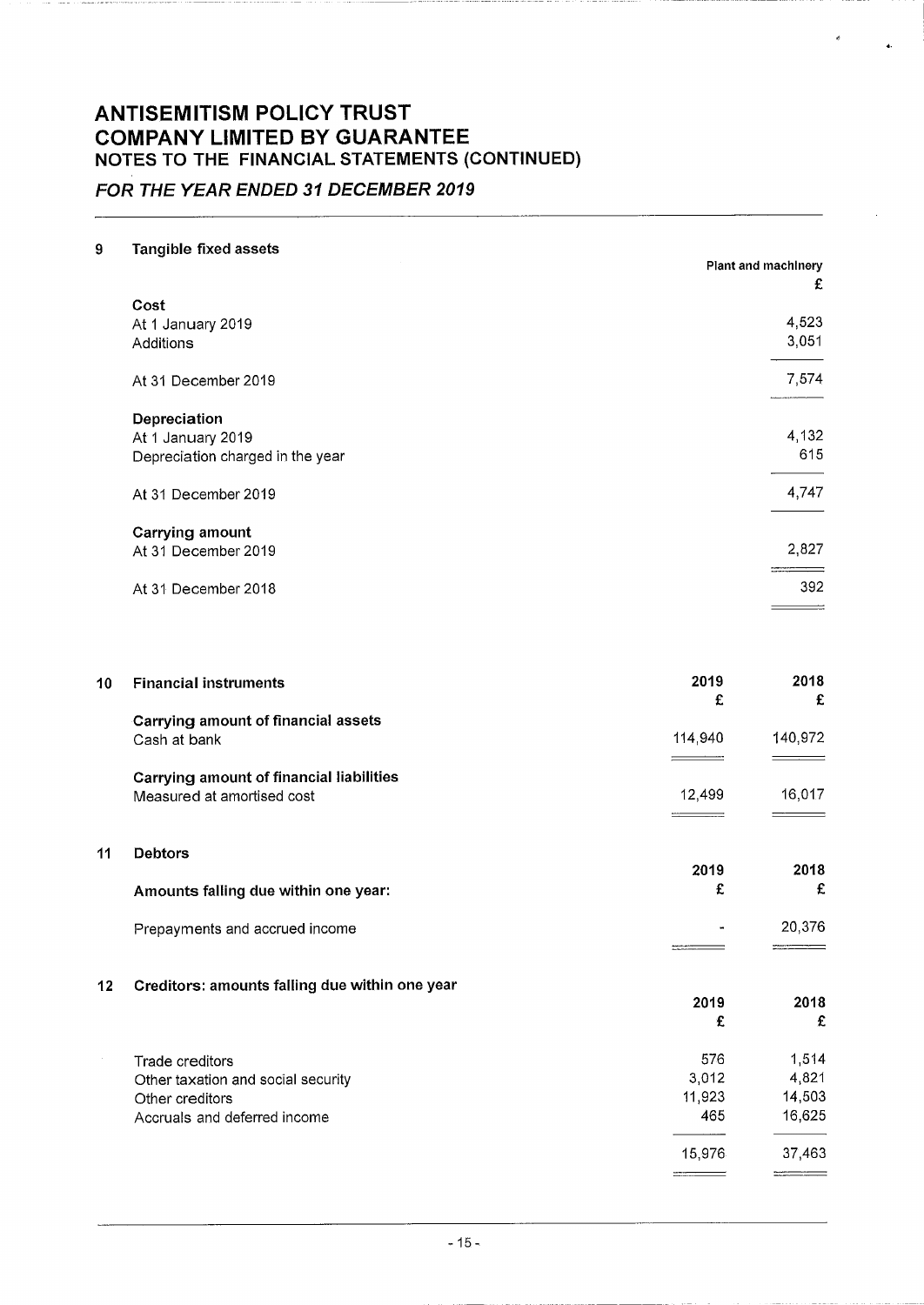#### 13 Restricted funds

The income funds of the charity include restricted funds comprising the following unexpended balances of donations and grants held on trust for specific purposes:

|                                         | Movement in funds                        |                       |                              |                                          |
|-----------------------------------------|------------------------------------------|-----------------------|------------------------------|------------------------------------------|
|                                         | <b>Balance at</b><br>1 January 2019<br>£ | Incomina<br>resources | <b>Resources</b><br>expended | <b>Balance at</b><br>31 December<br>2019 |
|                                         |                                          | £                     | £                            | £                                        |
| The Antisemitic Tropes Project          |                                          | 40,000                | (37,349)                     | 2,651                                    |
| IGAA (Independent Government Advisor on |                                          |                       |                              |                                          |
| Antisemitism)                           | ٠                                        | 25,000                | (9, 843)                     | 15.157                                   |
| The Big Data Project - Part 2           | ٠                                        | 22,500                |                              | 22,500                                   |
| DCLG - Tropes Project Expansion         | ٠                                        | 50,000                |                              | 50,000                                   |
|                                         |                                          |                       |                              |                                          |
|                                         | ٠                                        | 137,500               | (47.192)                     | 90,308                                   |
|                                         |                                          |                       |                              |                                          |

The Antisemitic Tropes Project was established to fund the creation of a number of online videos to help address antisemitic tropes, together with offline projects to promote films.

The Independent advisor to HM Government on Antisemitism secretariat fund was established to support the secretariat function which the Trust provides to Lord Mann of Holbeck Moor in his role as advisor to the government on antisemitism. This funds staffing, office and project costs.

The Big Data Project (Part 2) was established to fund the research and production of a Big Data report, following previous work from the Trust in this area, including a specific focus on the intersection of misogyny and antisemitism.

The Tropes expansion project was established to develop a series of further films, pursuant to the earlier Tropes project and the design and deliver of a digital toolkit for use by students and others, to accompany the films.

#### 14 Analysis of net assets between funds

|                                         | Unrestricted<br>funds | Restricted<br>funds |         | <b>Total</b> Unrestricted<br>funds | Restricted<br>funds      | Total   |
|-----------------------------------------|-----------------------|---------------------|---------|------------------------------------|--------------------------|---------|
|                                         | 2019                  | 2019                | 2019    | 2018                               | 2018                     | 2018    |
|                                         | £                     | £                   | £       | £                                  | £                        | £       |
| Fund balances at are<br>represented by: |                       |                     |         |                                    |                          |         |
| Tangible assets                         | 2,827                 | ٠                   | 2,827   | 392                                | $\blacksquare$           | 392     |
| Net current assets                      | 8,663                 | 90.308              | 98.971  | 123,885                            | $\blacksquare$           | 123,885 |
|                                         |                       |                     |         |                                    |                          |         |
|                                         | 11.490                | 90.308              | 101.798 | 124,277                            | $\overline{\phantom{0}}$ | 124,277 |
|                                         |                       |                     |         |                                    |                          |         |